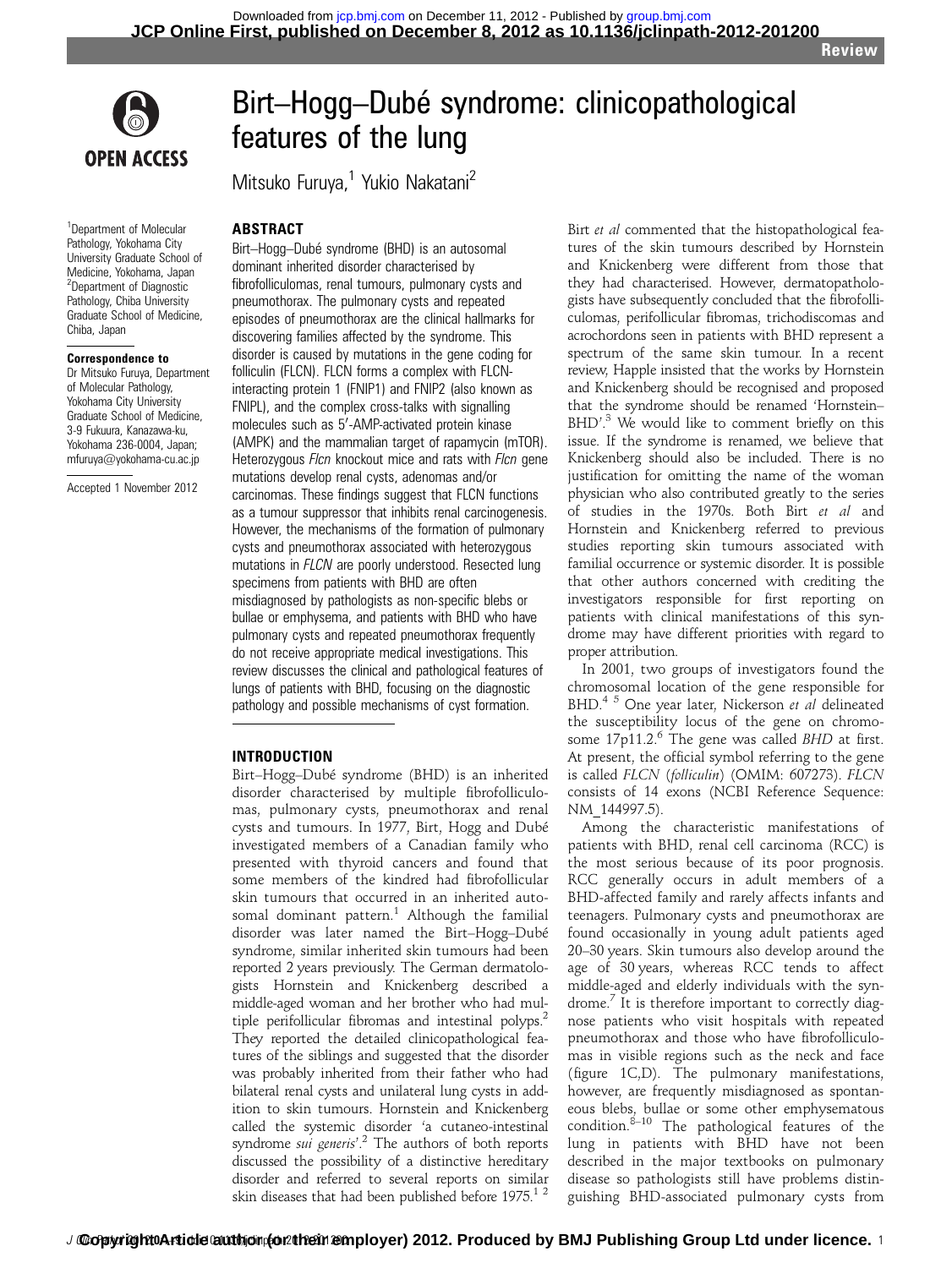

Figure 1 Thoracic CT scans and skin tumours of patients with Birt-Hogg-Dubé syndrome. (A) A 33-year-old woman who had a pneumothorax six times showing cysts localised in the perimediastinal subpleura. (B) A 53-year-old woman who had a pneumothorax twice showing most of the cysts in contact with the interlobular septum. (C) A 69-year-old woman with renal cell carcinoma who had multiple skin papules on the neck. (D) A 76-year-old man with a few flat-topped fibrous papules on the back (arrows).

blebs and bullae. The mechanisms of cyst development are largely unknown. In this review we describe in detail the pathological features of the pulmonary cysts and ruptured lesions found in lung tissue of patients with BHD. Diagnostic clues and recent advances in the molecular studies of FLCNmediated signalling are also presented.

#### CLINICAL FEATURES OF PULMONARY CYSTS IN BHD

Epidemiological studies have demonstrated that multiple pulmonary cysts and multiple episodes of pneumothorax are frequently observed in patients with BHD.<sup>11</sup> Imaging studies using thoracic CT have found high rates of multiple pulmonary cysts in more than 80% of BHD-affected families. $^{11}$   $^{12}$  In our practice, all 20 patients genetically diagnosed with BHD were found to have multiple pulmonary cysts on thoracic CT (figure 1A,B). Several differential diagnoses should be considered in patients who have a history of repeated pneumothorax, especially in women of reproductive age. Lymphangioleiomyomatosis (LAM) and pulmonary endometriosis should be included in the differential diagnosis. LAM tends to occur in women of reproductive age and about 30% of women with LAM have tuberous sclerosis complex (TSC),<sup>13 14</sup> which will be discussed later. Other genetic disorders such as α-antitrypsin deficiency and Marfan syndrome can also be considered.

Investigating the possible association between pulmonary BHD and chronic obstructive pulmonary disease (COPD), Cho et al compared single nucleotide polymorphisms (SNPs) of FLCN. None of those SNPs in patients with COPD were the same as the mutations previously reported for BHD, and there was no statistical association for four selected variants with the presence of COPD or emphysema-related phenotypes. Based on their results, they concluded that BHD and COPD may have distinct genetic causes.<sup>15</sup>

Thoracic CT yields findings that greatly aid in the diagnosis of BHD. Tobino et al summarised the detailed radiological findings of the pulmonary lesions in 12 patients with  $BHD$ <sup>16 17</sup> Many pulmonary cysts occurred in individual patients; in a single patient with severe disease there were 407 pulmonary cysts bilaterally located in the medial and subpleural regions. The lower part of the middle zone was more frequently affected than the apex of the lung. Similar findings were reported by Ayo et al who reviewed five cases.<sup>18</sup> In our practice, we also observed similar radiological features in 19 patients with pulmonary cysts and/or pneumothorax who were diagnosed by genetic testing. Cysts occurring in the middle and lower lobes towards the mediastinum and intimate association of the cysts with interlobular septa and/or visceral pleura are therefore characteristic CT findings that aid in differentiating BHD lesions from LAM and other cystic pulmonary lesions.<sup>17</sup>

## PATHOLOGICAL FEATURES OF PULMONARY CYSTS

Very little information on the microscopic findings of pulmonary cysts in BHD is available.<sup>19–21</sup> Some case reports of patients with BHD have described pathological findings that were not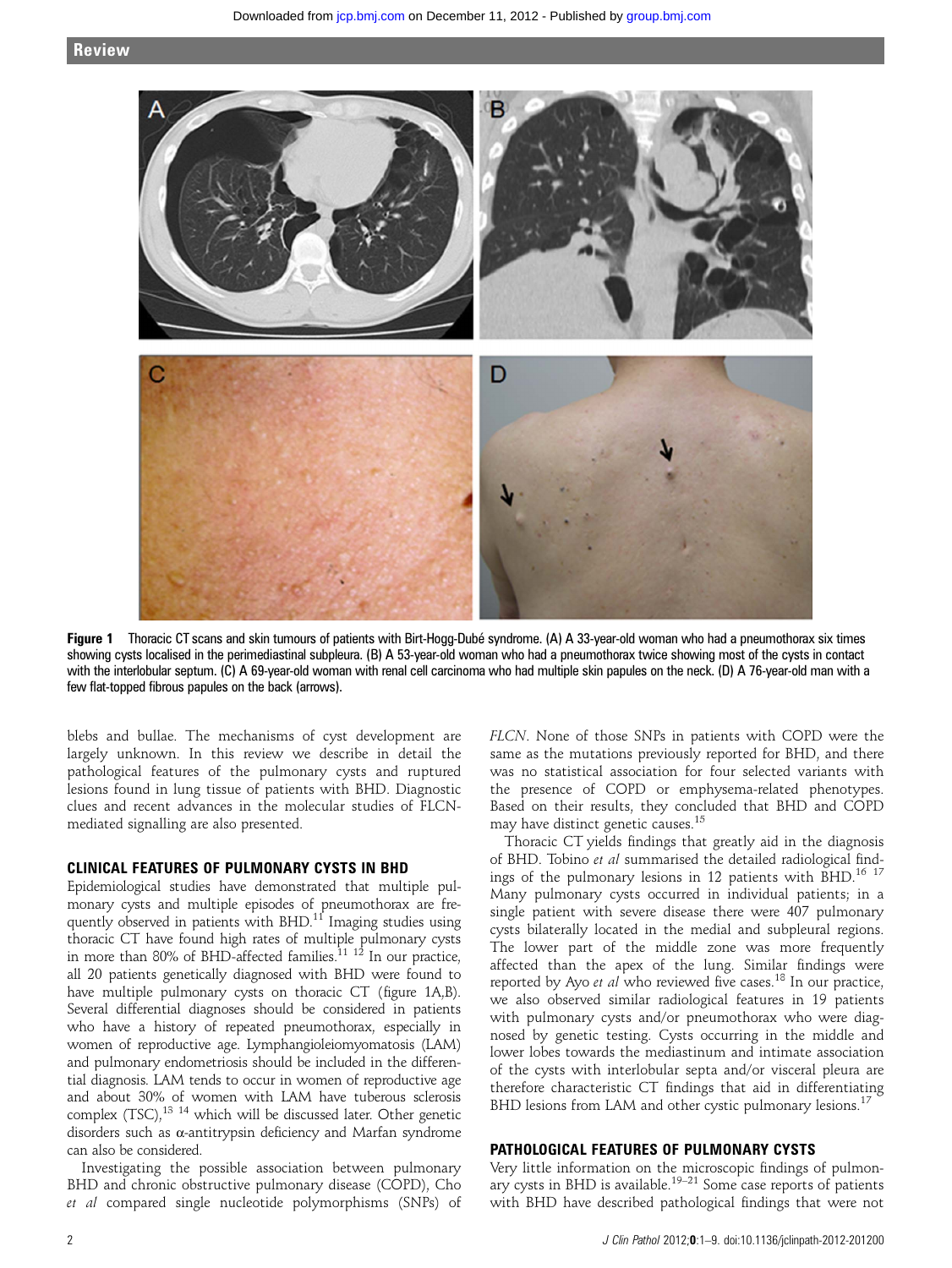reliable because the lung specimens were inadequate. $8-10$  In these reports, BHD-associated pulmonary cysts were frequently confused with blebs, bullae or other cystic air space diseases. The pathological findings previously reported were based on ruptured lesions that caused pneumothorax. Only fragmented pleural walls were resected in these cases and detailed microscopic observation was not available. These specimens had elongated visceral pleurae with hyalinised stroma and, in some specimens, the tissue included true blebs or bullae with mesothelial invagination. It was inevitable that these specimens containing BHD-associated lung lesions were found to have non-specific blebs or bullae; however, physicians and pathologists should have been sceptical about the diagnosis because

there were multiple bilateral cystic lesions, repeated clinical episodes and positive family histories. These cases should be carefully re-examined.

In unruptured pulmonary cysts associated with BHD, the cyst wall expands towards the visceral pleura and is partially incorporated into the parenchyma, interlobular septum and/or bronchovascular bundle (figure 2A). Enlarged cysts can also appear segmented by an alveolar wall and resemble a multicystic pneumatocoele and become deeply embedded in the interlobular septum (figure 2B).<sup>19</sup> The inner surface of the cyst is lined by alveolar cells immunostaining for epithelial markers and surfactant proteins (figure 2C). These epithelial cells do not show neoplastic proliferation or atypical morphology. They



Figure 2 Histopathological features of lungs affected by Birt-Hogg-Dubé syndrome (BHD): H&E staining of resected lungs from patients diagnosed with BHD by genetic testing. Cysts are indicated by stars. (A) A resected cyst from a 41-year-old woman. The cyst wall partially incorporates the pleura (arrowheads) and interlobular septum (arrows). (B) A double-spaced microscopic cyst from the same patient. The inner surface is lined by pneumocytes (inset) and is partially embedded in an interlobular septum (reproduced from Koga et  $al^{19}$  with permission of the publisher). (C) Innermost layer of a cyst: the lining cells show neither aberrant proliferation nor pleomorphic features. They are immunostained for proSP-C, suggesting pneumocytes. (D) A few alveoli abut on the innermost layer and are anastomosed to the cyst lining cells. (E) Finger-like protrusion of a vein into the cystic space. (F) Epithelial spores lining the inner layer of the cyst wall (left), which is highlighted by immunostaining for cytokeratin CAM5.2 (right).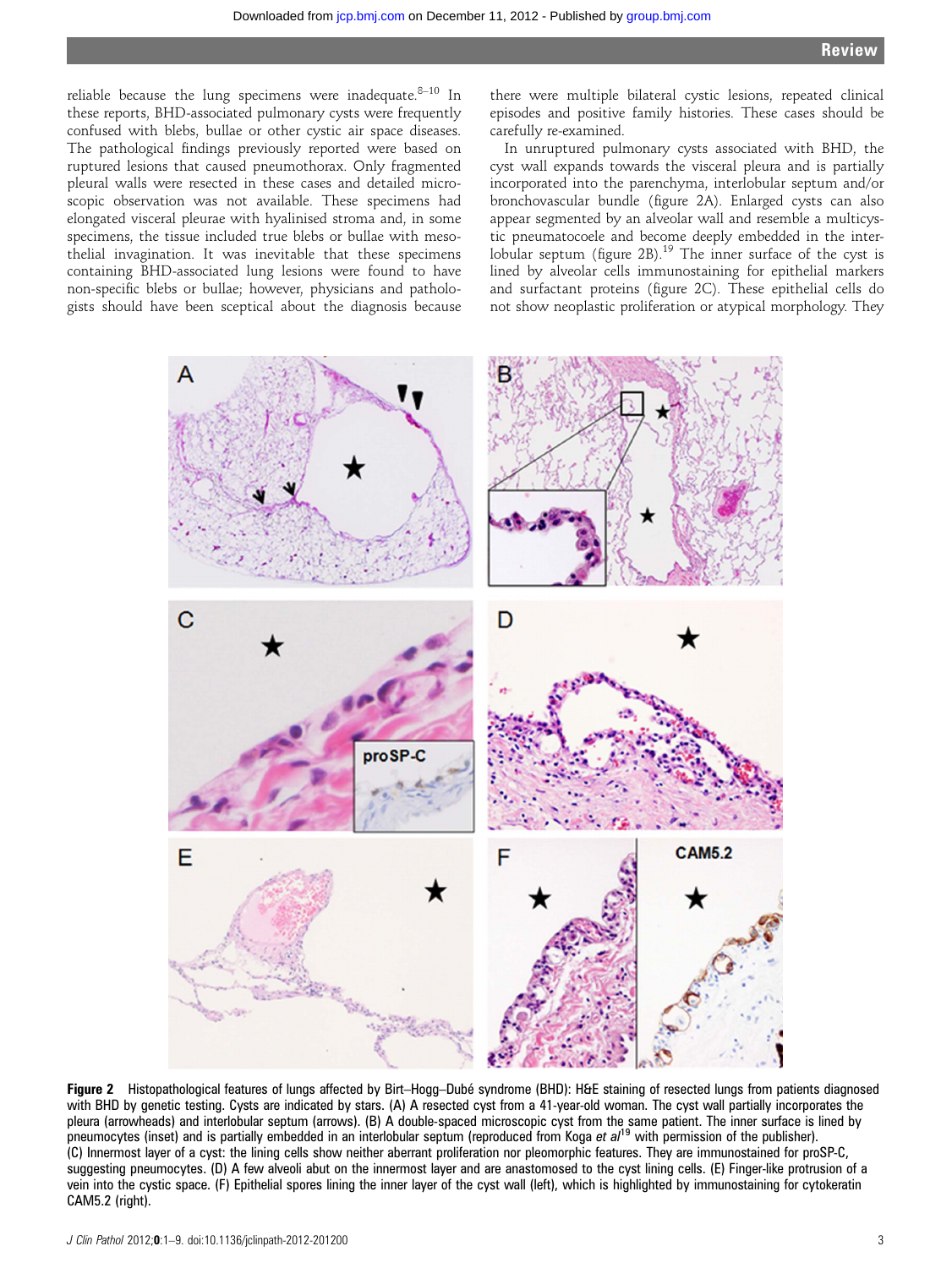may be attenuated or not easily visible; however, cuboidal cells resembling type II pneumocytes are often observed in the innermost layer. Sometimes a cyst wall is partially enveloped by another wall, demonstrating the unique pattern of 'an alveolus or a few alveoli within a cyst' (figure 2D). Some cysts have veins protruding into the cystic space (figure 2E). These characteristic findings are important microscopic clues for the pathological diagnosis.<sup>20</sup> Most of the epithelium lining the cyst appears to be friable. Some epithelial tissue exfoliates from the cyst wall and some remaining tissue appears thin; detailed evaluation shows unusual alveolar architecture (figure 2D) and epithelial cells budding in the walls of the cyst in a few cases (figure 2F). These complex structures are often associated with chronic inflammatory cell infiltration of various degrees, which suggests a possible development of cysts due to inflammation. We speculate that these might resemble hamartomatous cysts that expand very slowly, modified in their structures by inflammation, and sometimes rupture, causing pneumothorax.

In pneumothorax-associated ruptured cysts and cysts before rupture, the histopathology becomes complicated because of mechanical stress and tissue remodelling with associated inflammation. Pleural thickening, interstitial bleeding and hyalinisation alter the original architecture of the cysts. After rupture, mesothelial invagination and bleb formation are frequently observed (figure 3A,B). Cuboidal cells resembling type II pneumocytes tend to be more conspicuous at this stage. These metamorphosed pleurae demonstrate the non-specific histopathology common to blebs and interfere with the correct diagnosis. We therefore suggest that surgeons who perform pulmonary wedge resections in patients suspected of having BHD should also sample cystic areas that are not ruptured. Cystic alveoli and fusion of the epithelium of the cyst to the mesenchyme are diagnostic clues to BHD-associated lung lesions even at advanced stages with inflammatory modifications. The interlobular septum in contact with the cyst is sometimes oedematous (figure 3C, arrows), which may be a result of localised disturbance of the circulation and venous stasis. Other possible causes of oedema include FLCN insufficiency, which might lead to matrix remodeling, $22$  or angiogenic factors that increase vascular permeability (see later).

Table 1 summarises the histopathological features that help to differentiate between BHD-associated cysts and idiopathic blebs and/or bullae. Small unruptured BHD cysts generally are free of signs of inflammation and fibrosis. Histopathological observations have indicated that BHD-associated cysts are initially located very close to the interlobular septa and/or are subpleural. Some cysts, if not all, become larger and prone to rupture, leading to pneumothorax. Ruptured cysts or modified cysts before rupture are accompanied by inflammation and become indistinguishable from blebs or bullae because of pleural fibrosis and hyalinisation. These metamorphosed cyst walls, however, may still retain some of the unique features mentioned above (figure 2D,F).<sup>20</sup> Modified BHD-associated pulmonary cysts may secondarily form blebs and/or bullae, but not vice versa.

Several disorders other than blebs/bullae should be considered in the differential diagnosis of BHD-associated cysts including emphysema, infectious lung diseases, LAM and thoracic endometriosis. Immunohistochemical staining using the monoclonal antibody HMB45 for melanoma-related antigen is helpful for differentiating between LAM- and BHD-associated cysts; however, in the early stages of LAM, HMB45-positive cells are inconspicuous. Female patients with BHD who have repeated episodes of pneumothorax are more likely to be

carefully investigated than young male patients with BHD who tend to be misdiagnosed with idiopathic pneumothorax. Comprehensive information that includes clinical and family histories can alert the physician to the possibility of BHD. On the other hand, long-term smoking or long-term smokingassociated emphysematous disorder may mask the pulmonary microscopic characteristics of BHD, especially in elderly patients.

It should be noted that there is cystic lung disease of unexplained cause.23 We also have had some patients who could not be diagnosed. These patients had family members with pneumothorax and/or histories of repeated episodes of pneumothorax. The radiological and histological features of the lungs of these patients were indistinguishable from the features of BHDaffected lungs; however, neither FLCN mutations nor intragenic deletions and duplications were identified in these patients. Investigations are needed to identify more specific diagnostic clues for diagnosing BHD in affected lungs and to understand the pathophysiology of non-BHD-associated pulmonary cysts that share some features with BHD-associated cysts.

#### SYMPTOMS ASSOCIATED WITH DYSFUNCTIONAL FLCN

FLCN is regarded as a tumour suppressor and its dysfunction leads to renal carcinogenesis. However, the role of FLCN in human pulmonary cysts is poorly understood.  $Flcn^{+/-}$  rodent models for BHD are not good for demonstrating pulmonary cysts.<sup>24 25</sup> A lung-targeted Flcn-depleted animal model has not yet been developed. Sequence analysis of FLCN from microdissected fibrofolliculomas demonstrated a heterozygous pattern, $^{26}$  but FLCN in the pulmonary cysts of patients with BHD has not been characterised because the cells lining the cysts do not show neoplastic proliferation and the numbers of epithelial cells are too small for analysis. A histological study using in situ hybridisation reported that FLCN mRNA was detectable in stromal cells and type I pneumocytes in the lungs of patients with  $BHD^{27}$  In our immunohistochemical study, macrophages, pneumocytes and even the cells lining the cysts of BHD-affected lungs stained positive for FLCN,<sup>19 20</sup> whereas there were many unstained RCC cells in BHD-affected kidneys.20 These data suggest that FLCN in pulmonary cysts probably displays haploinsufficiency.

Little is known about the metachronicity of pulmonary cyst development. Many cysts appear to remain unruptured because the frequency of pneumothorax in elderly patients with BHD is not as high as the frequency of pneumothorax in middleaged patients. Thus, some cysts may evolve continually and rupture at different points in time. Alternatively, abnormal epithelial/mesenchymal interactions may weaken the extracellular matrix of the visceral pleura leading to a pneumothorax-prone condition. BHD-associated skin tumours demonstrate proliferation of mesenchymal cells in addition to extension of the follicular epithelium, indicating that dysfunctional FLCN affects both cell types. FLCN mRNA is detectable in both the epidermal and stromal components of the skin.<sup>27</sup> Additional studies are needed for better understanding of the budding and development of pulmonary cysts and the process of pneumothorax formation in patients with BHD.

Studies of BHD rodent models have elucidated the importance of FLCN in renal carcinogenesis. Flcn-null mice and rats are embryonic lethal, and Flcn heterozygous knockout mice and rats with Flcn mutations develop renal cell adenomas and RCC.<sup>28</sup> <sup>29</sup> Nihon rats with heterozygous Flcn mutations develop renal cell adenomas at around 3–4 weeks which transform to RCC when the rats are 6 months old. $30$  The carcinoma cells of RCC in this model frequently show loss of heterozygosity of Flcn.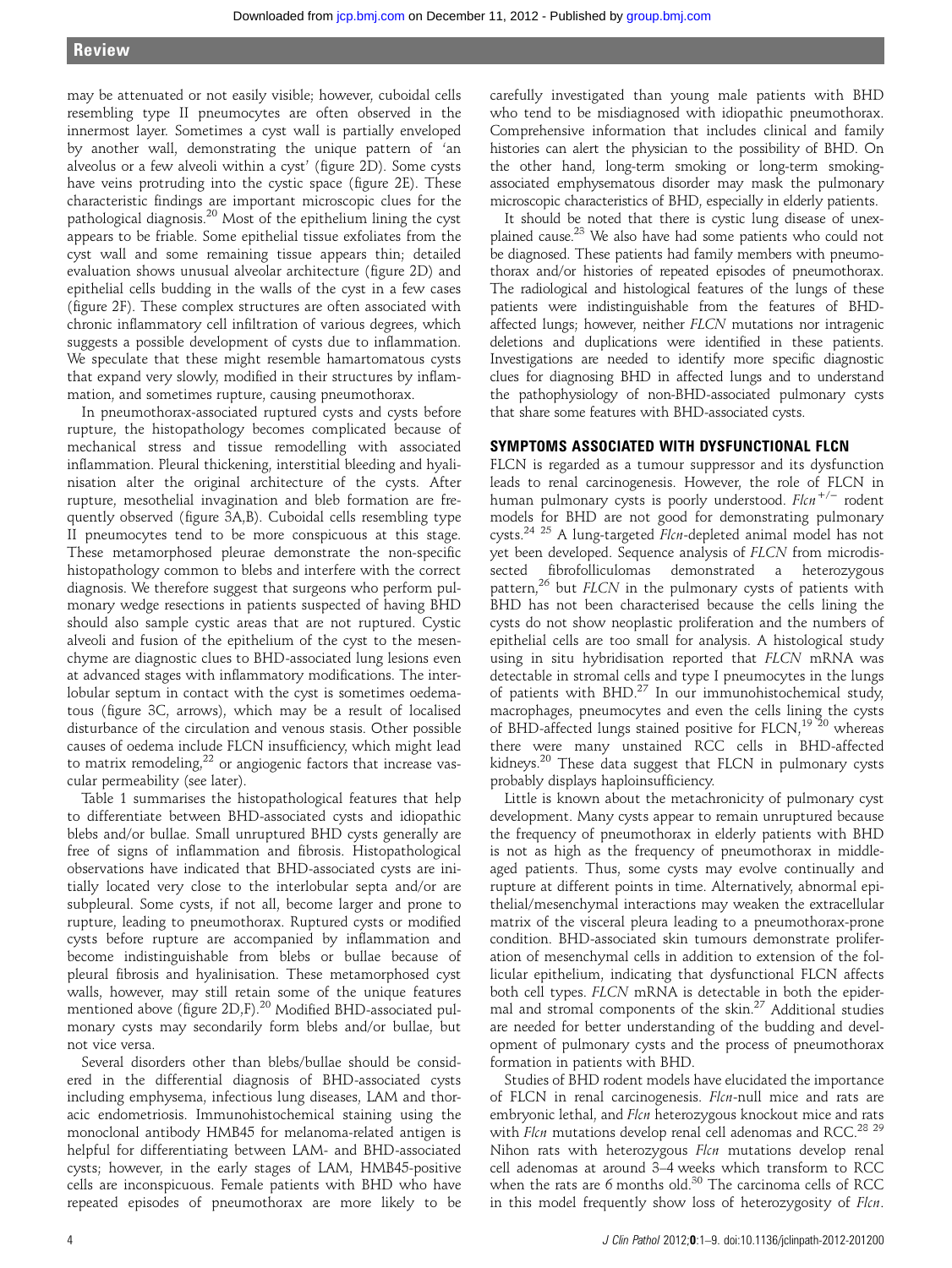

Figure 3 Histopathological features of ruptured cysts and hypothetical mechanism of cyst growth. (A) Ruptured visceral pleura thickened with fibrosis and inflammation. Mesothelial invagination (arrowheads) is observed. Inset shows the invaginated cells immunostained for calretinin. (B) Elongated cysts form a complicated structure. (C) Interlobular septum (arrows) associated with a cyst shows oedematous features. (D) The cyst lining epithelial cells are strongly immunostained for p-mammalian target of rapamycin (mTOR) (left) and p-S6 (right). (E) A hypothetical signalling pathway involved in pulmonary cyst growth. Folliculin insufficiency in cyst composing cells leads to mTOR activation and accelerates downstream molecules such as p-S6 and vascular endothelial growth factor (VEGF). FNIP, FLCN-interacting protein; HIF-1α, hypoxia-inducible factor 1α; mTORC1 and 2, mTOR complex 1 and 2.

Somatic second hit mutations of Flcn have been found in RCC of patients with BHD. $^{31}$  The BHD<sup>f/d</sup>/KSP-Cre mouse has kidney epithelium-specific depletion of Flcn, develops polycystic tubules within 2 weeks after birth and dies at 3 weeks from renal failure.<sup>32</sup> These results indicate that FLCN works as a tumour suppressor and also as a possible regulator of cystic remodelling.

In heterozygous Flcn knockout mice (Flcn<sup>+/-</sup> mice), adenocarcinoma and adenoma of the lung are detected sporadically.<sup>24</sup>

A few human cases of low-grade atypical adenomatous hyperplasia and lung carcinomas have been reported,<sup>7</sup> <sup>18</sup> and we also had a patient who developed bronchioloalveolar carcinoma with multiple pulmonary cysts (figure 4). There is a recent report of a 50-year-old man with BHD who was found to have a 12 mm histiocytoma in the lung plus multiple cysts and pneumothorax.33 It is unknown whether the lung carcinoma and other types of lung tumours in patients with BHD are associated with FLCN haploinsufficiency. Long-term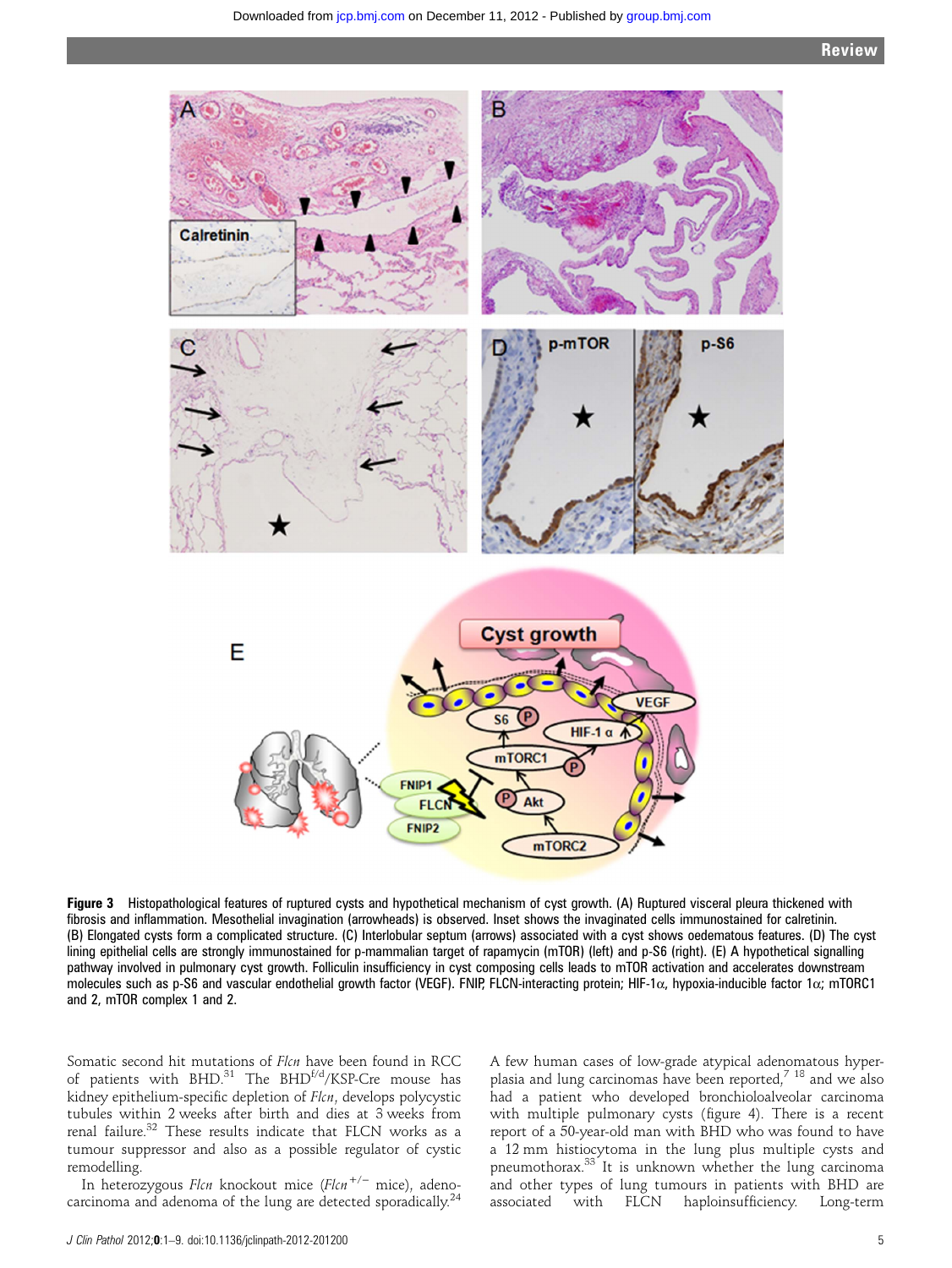# **Review**

#### Table 1 Comparison of the lung cystic lesions between Birt–Hogg–Dubé syndrome (BHD) and blebs/bullae

|                                    | <b>BHD</b> (primary cyst)                         | <b>BHD</b> (modified cyst)                                  | Idiopathic blebs and bullae                                       |
|------------------------------------|---------------------------------------------------|-------------------------------------------------------------|-------------------------------------------------------------------|
| Location                           | Lower lobes/perimediastinum                       | Lower lobes/perimediastinum                                 | Upper lobes/apex                                                  |
| Number                             | A few to multiple                                 | A few to multiple                                           | One or a few                                                      |
| Basic structure                    | Alveolar cysts/partially fused to pleura          | Elongated pleura/alveolus or a few alveoli<br>within a cyst | Intrapleural and/or parenchymal air spaces/<br>destructed alveoli |
| Lining cells                       | Often attenuated/flattened respiratory epithelium | Often type II pneumocyte -like cuboidal cells               | No or incomplete epithelial lining/destructed alveoli             |
| Stroma                             | No fibrosis                                       | Common fibrosis                                             | Common fibrosis                                                   |
| <b>Mesothelial</b><br>invagination | No                                                | Often                                                       | <b>Often</b>                                                      |
| Inflammation                       | None to mild                                      | Mild to moderate                                            | Moderate                                                          |
| Pneumothorax                       | Not yet                                           | Often                                                       | <b>Often</b>                                                      |



Figure 4 Schemes of mutation patterns of 19 Asian families with Birt–Hogg–Dubé syndrome (BHD). The responsible mutation sites of the 19 Asian families are indicated. F6 is excluded because genetic testing was done in another institute. F5 is Taiwanese and the others are Japanese families with BHD. The most frequent mutations are 4 bp deletion in exon 13 (c.1533\_1536delGATG) and duplication of cytosine in exon 11 (c.1285dupC).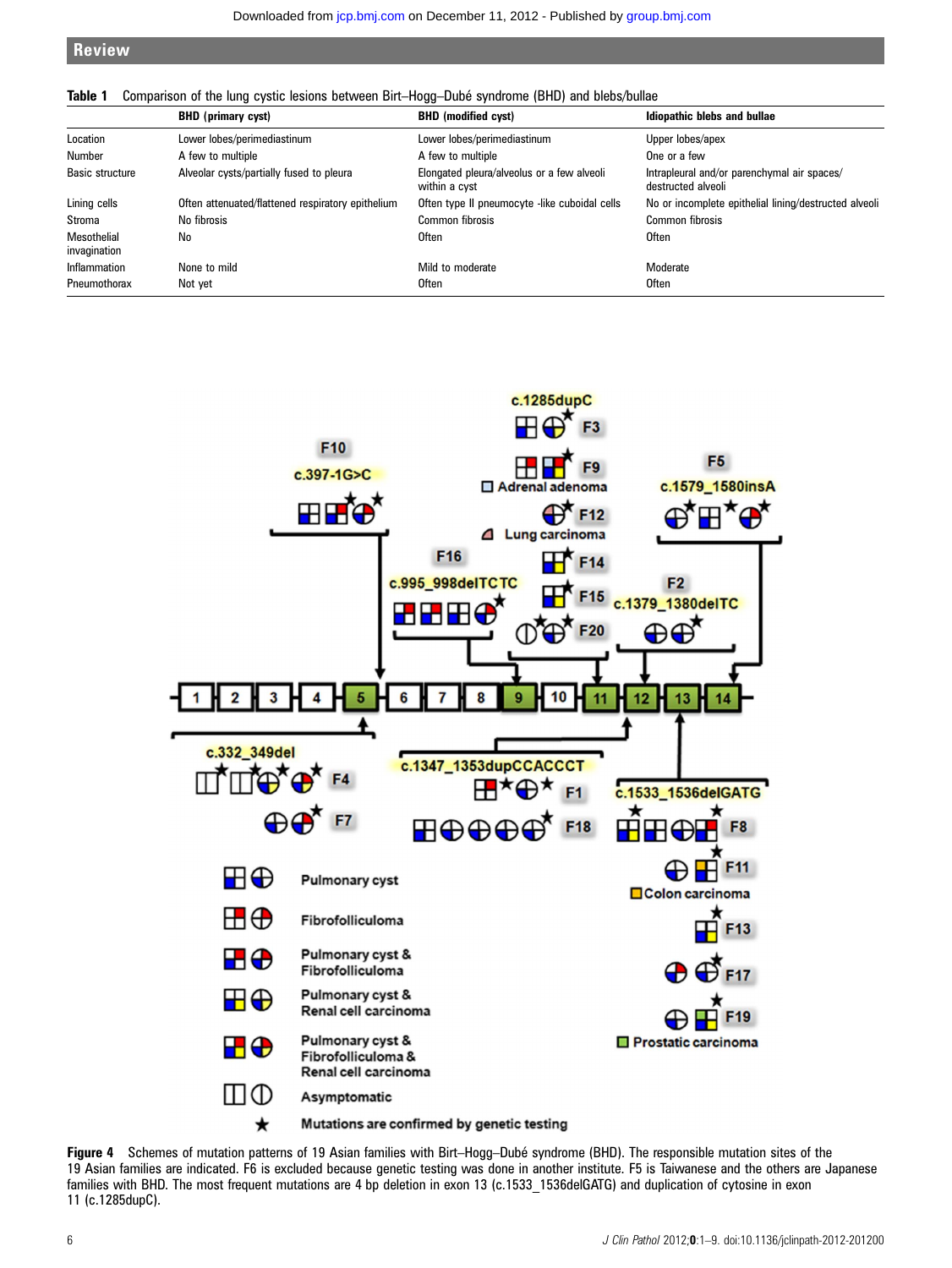prospective studies are needed to elucidate whether neoplastic changes in the lung can occur.

#### FLCN-ASSOCIATED SIGNALLING PATHWAYS

FLCN is involved in the mammalian target of rapamycin (mTOR) signalling pathway.34 Recent studies revealed that FLCN forms a complex with two associated proteins. Baba et al identified the first binding protein of FLCN in 2006 and called it FLCN-interacting protein 1 (FNIP1). In 2008, they and other investigators identified a novel FNIP1 homologue, FNIP2 (also known as FNIPL). $35 \frac{36}{1}$  The FLCN complex interacts with 5'-AMP-activated protein kinase (AMPK)<sup>34–36</sup> and regulates mTOR signalling. High levels of dysregulated mTOR activity are associated with several systemic syndromes including TSC. The complex of hamartin (TSC1) and tuberin (TSC2) interact with AMPK and mTOR, and mutations in TSC1 or TSC2 lead to uncontrolled cell growth. $37$  TSC is associated with characteristic neoplasms such as neurofibromas in the skin, angiomyolipoma in the kidney and LAM in the lung. Other mTOR-associated hamartoma syndromes include Peutz–Jegers syndrome and Cowden's disease in which respective heterozygous mutations in STK11/LKB1 and PTEN lead to hamartomatous colorectal polyps. BHD syndrome, TSC and the other mTOR-associated disorders have in common conditions such as multiple skin tumours and hereditary tumours and hamartomas which are associated with haploinsufficiency of the corresponding gene products. It is not completely understood whether the FLCN complex plays a role in mTOR signalling similar to the role of TSC1 and TSC2.

Both inhibitory and stimulatory effects of FLCN on mTOR complex 1 (mTORC1) have been seen, depending on the experimental design of the study, $^{24}$   $^{28}$   $^{32}$   $^{35}$   $^{36}$  which indicates that the function of FLCN in mTOR signalling may be dependent on context. $25$  We have shown that the cells lining pulmonary cysts stain positively for phospho-mTOR and phospho-S6 expression (figure 3D). $^{20}$  We also found that hypoxia-inducible factor  $1\alpha$  and vascular endothelial growth factor (VEGF) were immunostained strongly in lung specimens from patients with BHD (unpublished observation). Although statistical validation of a sufficient number of patients is not yet available, the results of our histopathological investigations suggest that mTOR signalling is accelerated in the cells lining pulmonary cysts, and that downstream molecules such as S6 protein and VEGF contribute to the development of cysts under conditions of FLCN haploinsufficiency (figure 3E). Recent studies have elucidated the suppressor activity of FLCN in the regulation of transcription factor E3 and transforming growth factor β which are widely involved in tumorigenesis and apoptosis.<sup>38</sup> <sup>39</sup> Further investigations of the molecular mechanisms involved in the formation of pulmonary cysts and rupture are needed.

#### FLCN MUTATIONS

In 2009, more than 50 germline mutations were reported from families affected by  $BHD^{40}$  and, at present, over 100 have been reported. The  $C_8$  tract in exon 11 is the most frequently affected site; duplication of cytosine  $(C_9)$  and deletion  $(C_7)$ have both been reported. A statistical association between mutations and clinical manifestations has not been clarified. Differential phenotypes are often observed in family members with BHD, and not all the members will develop RCC.<sup>19</sup> Painter et al reported that all 24 affected members of a Finnish kindred had multiple pulmonary cysts on thoracic CT.<sup>41</sup> They

suggested that a 4 bp deletion in exon 4 (c.235\_238delTCGG) causes pulmonary cysts with 100% penetrance. Toro et al investigated 189 patients with BHD with pulmonary cysts and pneumothorax and found that patients with FLCN mutations in exons 9 and 12 had pneumothorax more frequently than patients with FLCN mutations in other exons.<sup>12</sup> Schmidt et al suggested that patients with cytosine deletion in the  $C_8$  tract of exon 11 (c.1285delC) may have a lower risk of developing RCC than individuals with cytosine duplication in the  $C_8$  tract (c.1285dupC).42 RCC tends to occur in elderly patients with BHD, thus long-term follow-up survey in age-matched groups is needed.

Although not all the kinships we studied underwent thoracic CT, our data indicate that a 4 bp deletion in exon 13 (c.1533\_1536delGATG) causes pulmonary cysts with 100% penetrance (n=11 affected members from five different families; figure 4). Data are needed from more kinships to clarify statistical associations between the mutation patterns and clinical manifestations. According to the FLCN mutation online database ([http://www.skingenedatabase.com/\)](http://www.skingenedatabase.com/), the registered mutations are mainly from families in the USA. Kunogi et al summarised the mutations in Japanese pedigrees and compared them with those reported by the National Cancer Institute.<sup>43</sup> There were differences in the frequencies of mutation sites. For example, a 7 bp duplication in exon 12 (c.1347\_1353dupCCA  $CCCT)^{19}$  <sup>43</sup> and mutations of a splice acceptor site in intron  $5^{7}$ <sup>43</sup> have not been reported from American and European pedigrees.<sup>7</sup> In addition, we found a few other unique mutations in Asian pedigrees.<sup>20</sup> <sup>44</sup> Figure 4 depicts a summary of the mutations from 19 Asian families affected by BHD (18 Japanese and 1 Taiwanese) which we analysed between 2008 and 2012. A cytosine duplication or deletion in the  $C_8$  tract of exon 11 (c.1285dupC or c.1285delC) is known to be the 'hot spot' in Western patients with BHD. Mutation analyses by  $us^{20}$  and another Japanese group<sup>43</sup> have added new information; in Japanese patients with BHD, c.1347\_1353dupCCACCCT in exon 12 and c.1533\_1536delGATG in exon 13 are the 'hot spots'.

#### CONCLUSIONS AND FUTURE PROSPECTS

Around 10 years have passed since the discovery of FLCN.<sup>6</sup><br>Increasing numbers of case reports and reviews on BHD pedi-Increasing numbers of case reports and reviews on BHD pedigrees have provided physicians with the diagnostic features of this inherited disorder.<sup>45 46</sup> However, there are still many patients who are misdiagnosed and thought to have spontaneous pneumothorax and sporadic RCC. Pneumothorax and chest pain are clinically important signs and symptoms and warrant a thorough medical examination, $47$  and it is important to keep in mind that the onset of repeated pneumothorax generally starts at an earlier age than RCC in patients with BHD.<sup>11</sup> Pathologists should carefully distinguish pulmonary lesions associated with BHD from the lesions that occur in other emphysematous diseases. In this review we have presented the diagnostic histopathological features including the diagnostic puzzles of pulmonary cysts. Pathologists must remember that resected lesions are frequently modified by mechanical stress and post-rupture remodelling. In addition, it is not completely understood how pulmonary cysts develop under conditions of FLCN insufficiency. A better understanding of the molecular and cellular cross-talks and meta-analyses of patients with BHD are needed to develop a more precise diagnosis and better follow-up of affected families.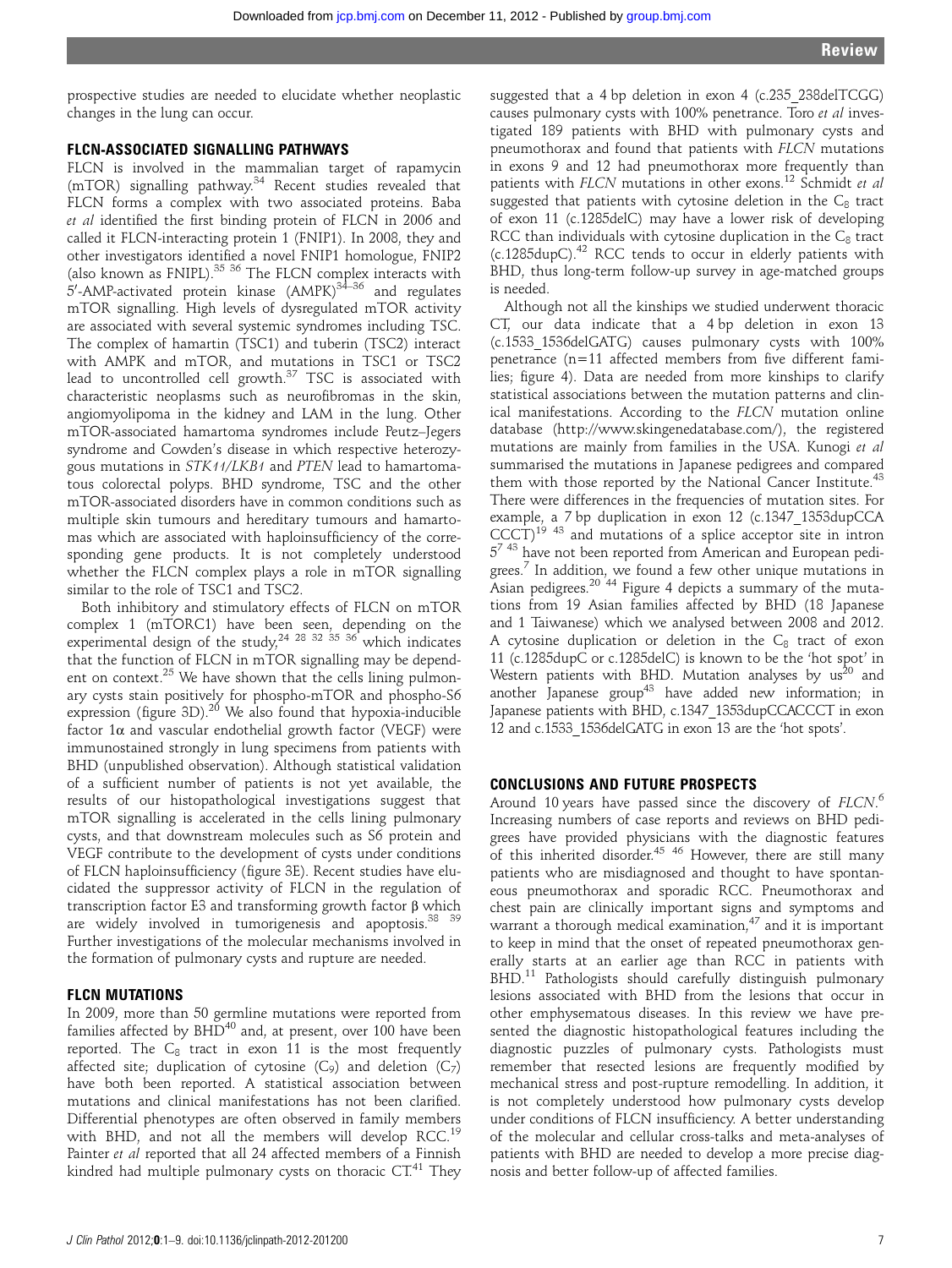## Key messages

- ▸ In un-ruptured pulmonary cysts associated with Birt-Hogg-Dubé Syndrome (BHD), the cyst wall expands toward the visceral pleura and is partially incorporated into the parenchyma, interlobular septum and/or bronchovascular bundle.
- $\triangleright$  The inner surface of the cyst is lined by alveolar cells that may be attenuated or not easily visible; however, cuboidal cells resembling type II pneumocytes are often observed.
- $\blacktriangleright$  In pneumothorax-associated cysts, the histopathology becomes complicated because of mechanical stress and tissue remodeling with inflammation.

Acknowledgements The authors thank members of the molecular pathology laboratory at the Yokohama City University Graduate School of Medicine for assistance, Dr R Tanaka and Dr T Matsuzawa for sequence analysis and other BHD-Net members for clinical data.

**Funding** This work is supported by Grants-in-Aid for Scientific Research (MF and YN) (Grant No. 24590408).

#### Competing interests None.

Provenance and peer review Not commissioned; externally peer reviewed.

**Open Access** This is an Open Access article distributed in accordance with the Creative Commons Attribution Non Commercial (CC BY-NC 3.0) license, which permits others to distribute, remix, adapt, build upon this work non-commercially, and license their derivative works on different terms, provided the original work is properly cited and the use is non-commercial. See: http://creativecommons.org/ licenses/by-nc/3.0/

#### **REFERENCES**

- 1. **Birt AR,** Hogg GR, Dube WJ. Hereditary multiple fibrofolliculomas with trichodiscomas and acrochordons. Arch Dermatol 1977;113:1674-7.
- 2. **Hornstein OP,** Knickenberg M. Perifollicular fibromatosis cutis with polyps of the colon: a cutaneo-intestinal syndrome sui generis. Arch Dermatol Res 1975;253:161–75.
- 3. Happle R. Hornstein-Birt-Hogg-Dube syndrome: a renaming and reconsideration. Am J Med Genet A 2012;158A:1247-51.
- 4. Khoo SK, Bradley M, Wong FK, et al. Birt-Hogg-Dube syndrome: mapping of a novel hereditary neoplasia gene to chromosome 17p12-q11.2. Oncogene 2001;20:5239–42.
- 5. **Schmidt LS,** Warren MB, Nickerson ML, et al. Birt-Hogg-Dube syndrome, a genodermatosis associated with spontaneous pneumothorax and kidney neoplasia, maps to chromosome 17p11.2. Am J Hum Genet 2001;69:876-82.
- 6. **Nickerson ML,** Warren MB, Toro JR, et al. Mutations in a novel gene lead to kidney tumors, lung wall defects, and benign tumors of the hair follicle in patients with the Birt-Hogg-Dube syndrome. Cancer Cell 2002;2:157–64.
- 7. Gunji Y, Akiyoshi T, Sato T, et al. Mutations of the Birt Hogg Dube gene in patients with multiple lung cysts and recurrent pneumothorax. J Med Genet 2007;44:588-93.
- 8. Butnor KJ, Guinee DG Jr. Pleuropulmonary pathology of Birt-Hogg-Dube syndrome. Am J Surg Pathol 2006;30:395-9.
- 9. Graham RB, Nolasco M, Peterlin B, et al. Nonsense mutations in folliculin presenting as isolated familial spontaneous pneumothorax in adults. Am J Respir Crit Care Med 2005;172:39–44.
- 10. Pittet O, Christodoulou M, Staneczek O, et al. Diagnosis of Birt-Hogg-Dube syndrome in a patient with spontaneous pneumothorax. Ann Thorac Surg 2006;82:1123–5.
- 11. **Zbar B,** Alvord WG, Glenn G, et al. Risk of renal and colonic neoplasms and spontaneous pneumothorax in the Birt-Hogg-Dube syndrome. Cancer Epidemiol Biomarkers Prev 2002;11:393–400.
- 12. Toro JR, Pautler SE, Stewart L, et al. Lung cysts, spontaneous pneumothorax, and genetic associations in 89 families with Birt-Hogg-Dube syndrome. Am J Respir Crit Care Med 2007;175:1044-53.
- 13. **Harari S,** Torre O, Moss J. Lymphangioleiomyomatosis: what do we know and what are we looking for? Eur Respir Rev 2011;20:34-44.
- 14. Juvet SC, McCormack FX, Kwiatkowski DJ, et al. Molecular pathogenesis of lymphangioleiomyomatosis: lessons learned from orphans. Am J Respir Cell Mol Biol 2007;36:398–408.
- 15. Cho MH, Klanderman BJ, Litonjua AA, et al. Folliculin mutations are not associated with severe COPD. BMC Med Genet 2008;9:120.
- 16. Tobino K, Gunji Y, Kurihara M, et al. Characteristics of pulmonary cysts in Birt-Hogg-Dube syndrome: thin-section CT findings of the chest in 12 patients. Eur J Radiol 2011;77:403–9.
- 17. **Tobino K,** Hirai T, Johkoh T, et al. Differentiation between Birt-Hogg-Dube syndrome and lymphangioleiomyomatosis: quantitative analysis of pulmonary cysts on computed tomography of the chest in 66 females. Eur J Radiol 2011;77:403-9.
- 18. Ayo DS, Aughenbaugh GL, Yi ES, et al. Cystic lung disease in Birt-Hogg-Dube syndrome. Chest 2007;132:679–84.
- 19. Koga S, Furuya M, Takahashi Y, et al. Lung cysts in Birt-Hogg-Dube syndrome: histopathological characteristics and aberrant sequence repeats. Pathol Int 2009;59:720–8.
- 20. Furuya M, Tanaka R, Koga S, et al. Pulmonary cysts of Birt-Hogg-Dube syndrome: a clinicopathologic and immunohistochemical study of 9 families. Am J Surg Pathol 2012;36:589–600.
- 21. Koga S, Furuya M, Nakatani Y. [Birt-Hogg-Dube syndrome]. Nihon Rinsho 2010;68:361–9.
- 22. Hayashi M, Takayanagi N, Ishiguro T, et al. Birt-Hogg-Dube syndrome with multiple cysts and recurrent pneumothorax: pathological findings. Intern Med 2010;49:2137–42.
- 23. Rowan C, Hansell DM, Renzoni E, et al. Diffuse cystic lung disease of unexplained cause with coexistent small airway disease: a possible causal relationship? Am J Sura Pathol 2012:36:228-34.
- 24. **Hartman TR,** Nicolas E, Klein-Szanto A, et al. The role of the Birt-Hogg-Dube protein in mTOR activation and renal tumorigenesis. Oncogene 2009; 28:1594–604.
- 25. Hudon V, Sabourin S, Dydensborg AB, et al. Renal tumour suppressor function of the Birt-Hogg-Dube syndrome gene product folliculin. J Med Genet 2010;47:182-9.
- 26. van Steensel MA, Verstraeten VL, Frank J, et al. Novel mutations in the BHD gene and absence of loss of heterozygosity in fibrofolliculomas of Birt-Hogg-Dube patients. J Invest Dermatol 2007;127:588-93.
- 27. Warren MB, Torres-Cabala CA, Turner ML, et al. Expression of Birt-Hogg-Dube gene mRNA in normal and neoplastic human tissues. Mod Pathol 2004;17:998–1011.
- 28. Hasumi Y, Baba M, Ajima R, et al. Homozygous loss of BHD causes early embryonic lethality and kidney tumor development with activation of mTORC1 and mTORC2. Proc Natl Acad Sci USA 2009;106:18722–7.
- 29. Okimoto K, Sakurai J, Kobayashi T, et al. A germ-line insertion in the Birt-Hogg-Dube (BHD) gene gives rise to the Nihon rat model of inherited renal cancer. Proc Natl Acad Sci USA 2004;101:2023-7.
- 30. **Kouchi M,** Okimoto K, Matsumoto I, et al. Natural history of the Nihon (Bhd gene mutant) rat, a novel model for human Birt-Hogg-Dube syndrome. Virchows Arch 2006;448:463–71.
- Vocke CD, Yang Y, Pavlovich CP, et al. High frequency of somatic frameshift BHD gene mutations in Birt-Hogg-Dube-associated renal tumors. J Natl Cancer Inst 2005;97:931–5.
- 32. **Baba M,** Furihata M, Hong SB, et al. Kidney-targeted Birt-Hogg-Dube gene inactivation in a mouse model: Erk1/2 and Akt-mTOR activation, cell hyperproliferation, and polycystic kidneys. J Natl Cancer Inst 2008;100:140-54.
- 33. **Tomassetti S,** Carloni A, Chilosi M, et al. Pulmonary features of Birt-Hogg-Dube syndrome: cystic lesions and pulmonary histiocytoma. Respir Med 2011;105:768-74.
- 34. **Baba M,** Hong SB, Sharma N, et al. Folliculin encoded by the BHD gene interacts with a binding protein, FNIP1, and AMPK, and is involved in AMPK and mTOR signaling. Proc Natl Acad Sci USA 2006;103:15552-7.
- 35. Hasumi H, Baba M, Hong SB, et al. Identification and characterization of a novel folliculin-interacting protein FNIP2. Gene 2008;415:60–7.
- 36. Takagi Y, Kobayashi T, Shiono M, et al. Interaction of folliculin (Birt-Hogg-Dube gene product) with a novel Fnip1-like (FnipL/Fnip2) protein. Oncogene 2008;27:5339-47.
- 37. Inoki K, Corradetti MN, Guan KL. Dysregulation of the TSC-mTOR pathway in human disease. Nat Genet 2005;37:19–24.
- 38. Cash TP, Gruber JJ, Hartman TR, et al. Loss of the Birt-Hogg-Dube tumor suppressor results in apoptotic resistance due to aberrant TGFbeta-mediated transcription. Oncogene 2011;30:2534-46.
- 39. Hong SB, Oh H, Valera VA, et al. Tumor suppressor FLCN inhibits tumorigenesis of a FLCN-null renal cancer cell line and regulates expression of key molecules in TGF-beta signaling. Mol Cancer 2010;9:160.
- 40. Wei MH, Blake PW, Shevchenko J, et al. The folliculin mutation database: an online database of mutations associated with Birt-Hogg-Dube syndrome. Hum Mutat 2009;30:E880–90.
- 41. Painter JN, Tapanainen H, Somer M, et al. A 4-bp deletion in the Birt-Hogg-Dube gene (FLCN) causes dominantly inherited spontaneous pneumothorax. Am J Hum Genet 2005;76:522–7.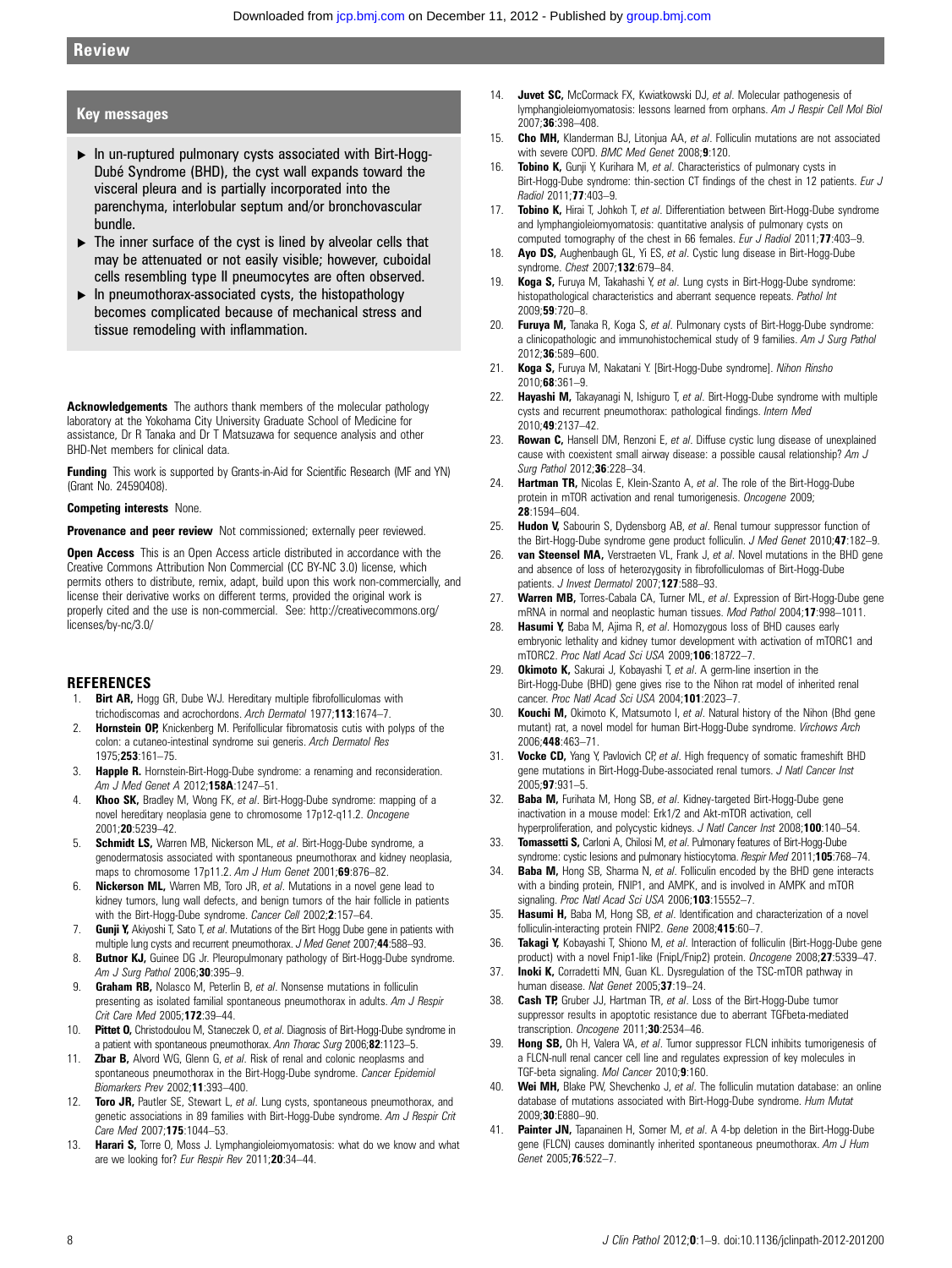- 42. Schmidt LS, Nickerson ML, Warren MB, et al. Germline BHD-mutation spectrum and phenotype analysis of a large cohort of families with Birt-Hogg-Dube syndrome. Am J Hum Genet 2005;76:1023–33.
- 43. Kunogi M, Kurihara M, Ikegami TS, et al. Clinical and genetic spectrum of Birt-Hogg-Dube syndrome patients in whom pneumothorax and/or multiple lung cysts are the presenting feature. J Med Genet 2010;47:281–7.
- 44. Nagashima Y, Furuya M, Gotohda H, et al. FLCN gene-mutated renal cell neoplasms: mother and daughter cases with a novel germline mutation. Int J Urol 2012;19:468-70.
- 45. Menko FH, van Steensel MA, Giraud S, et al. Birt-Hogg-Dube syndrome: diagnosis and management. Lancet Oncol 2009;10:1199–206.
- 46. Reese E, Sluzevich J, Kluijt I, et al. Birt-Hogg-Dube syndrome. Cancer syndromes. Bethesda, MD: National Center for Biotechnology Information (US); 1 September 2009.<http://www.ncbi.nlm.nih.gov/books/NBK45326/> (accessed 15 Oct 2012).
- 47. Toro JR, Wei MH, Glenn GM, et al. BHD mutations, clinical and molecular genetic investigations of Birt-Hogg-Dube syndrome: a new series of 50 families and a review of published reports. J Med Genet 2008;45:321–31.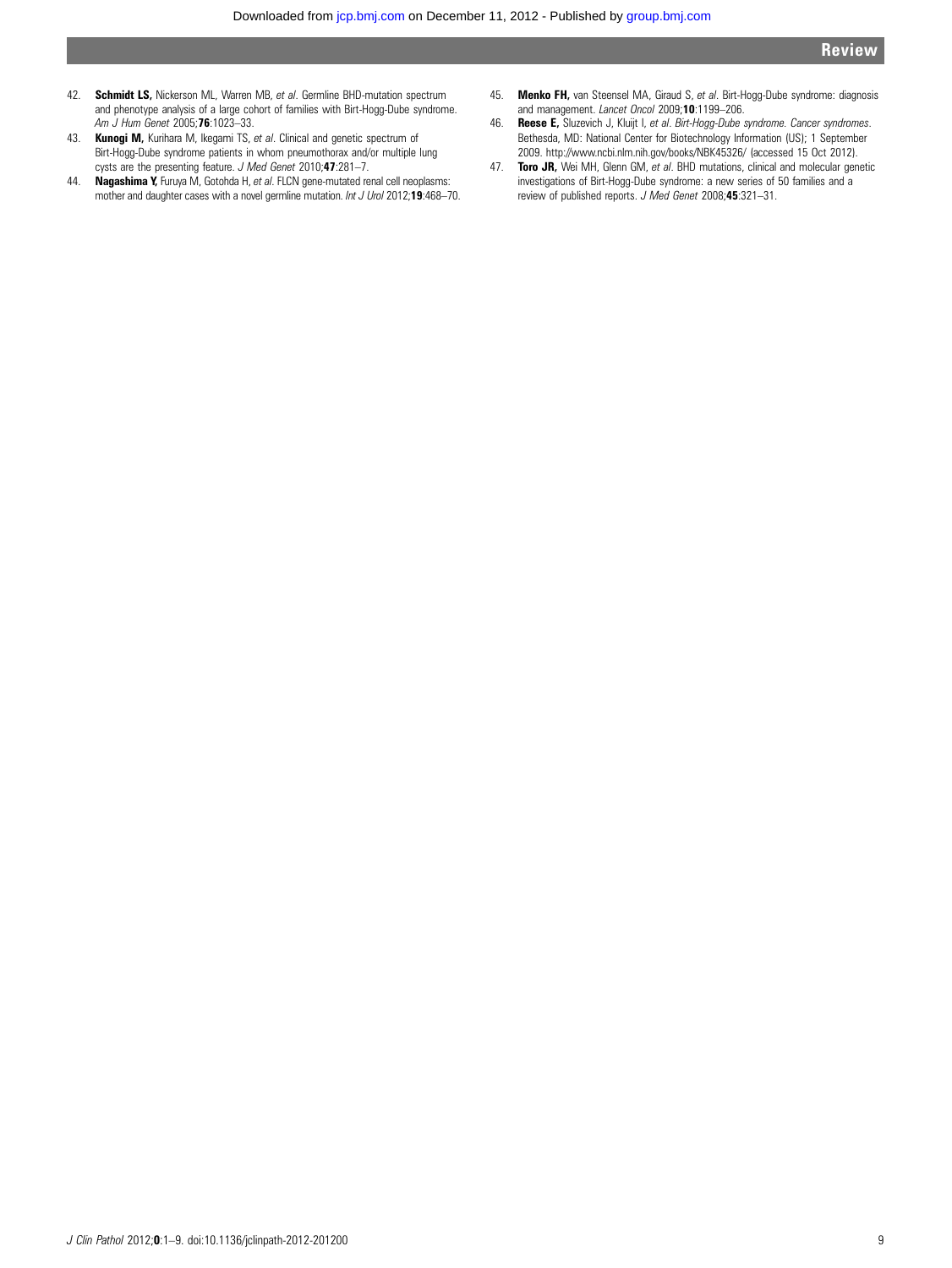

# **clinicopathological features of the lung Birt**−**Hogg**−**Dubé syndrome:**

Mitsuko Furuya and Yukio Nakatani

doi: 10.1136/jclinpath-2012-201200 J Clin Pathol published online December 8, 2012

**<http://jcp.bmj.com/content/early/2012/12/07/jclinpath-2012-201200.full.html>** Updated information and services can be found at:

These include:

| <b>References</b>                | This article cites 46 articles, 14 of which can be accessed free at:<br>http://jcp.bmj.com/content/early/2012/12/07/jclinpath-2012-201200.full.html#ref-list-1                                                                                                                                                                                                                                                                                     |
|----------------------------------|----------------------------------------------------------------------------------------------------------------------------------------------------------------------------------------------------------------------------------------------------------------------------------------------------------------------------------------------------------------------------------------------------------------------------------------------------|
| <b>Open Access</b>               | This is an open-access article distributed under the terms of the<br>Creative Commons Attribution Non-commercial License, which permits<br>use, distribution, and reproduction in any medium, provided the original<br>work is properly cited, the use is non commercial and is otherwise in<br>compliance with the license. See:<br>http://creativecommons.org/licenses/by-nc/3.0/ and<br>http://creativecommons.org/licenses/by-nc/3.0/legalcode |
| P < P                            | Published online December 8, 2012 in advance of the print journal.                                                                                                                                                                                                                                                                                                                                                                                 |
| <b>Email alerting</b><br>service | Receive free email alerts when new articles cite this article. Sign up in<br>the box at the top right corner of the online article.                                                                                                                                                                                                                                                                                                                |

(DOIs) and date of initial publication. publication. Citations to Advance online articles must include the digital object identifier citable and establish publication priority; they are indexed by PubMed from initial typeset, but have not not yet appeared in the paper journal. Advance online articles are Advance online articles have been peer reviewed, accepted for publication, edited and

**<http://group.bmj.com/group/rights-licensing/permissions>** To request permissions go to:

**<http://journals.bmj.com/cgi/reprintform>** To order reprints go to:

**<http://group.bmj.com/subscribe/>** To subscribe to BMJ go to: